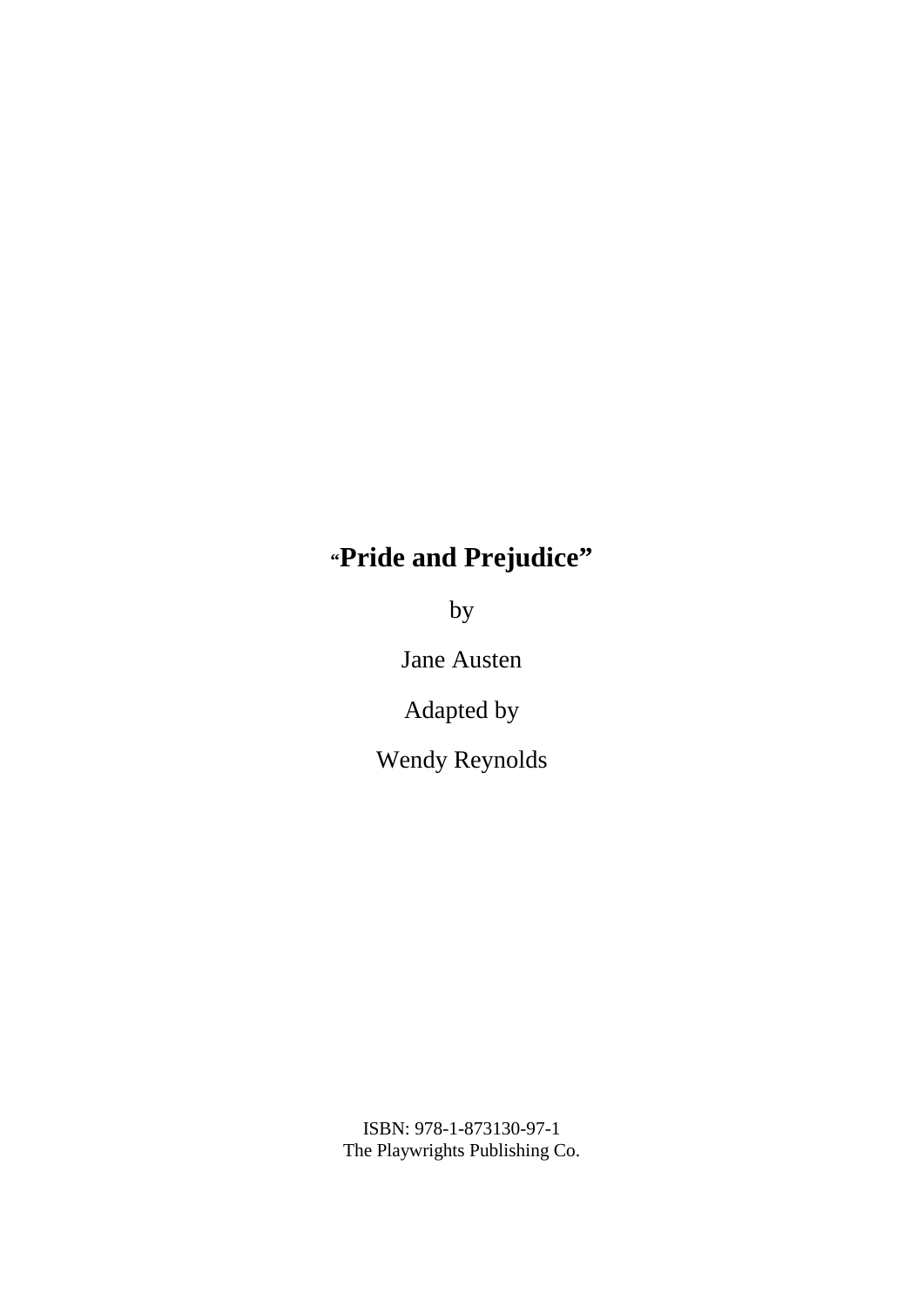Performances or readings of this play may not legally take place before an audience without a licence obtainable on application to:

The Playwrights Publishing Co.,

70 Nottingham Road,

Burton Joyce,

Nottingham, U.K.,

[44] (0)1159-313356

playwrightspublishingco@yahoo.com

To avoid possible disappointment, application should be made, preferably in writing, as early as possible, stating: -

- (i) Name and address of applicant
- (ii) Name and address of Society;
- (iii) Name and address of theatre or hall where performance(s) would be held;
- (iv) Times and dates of performances.

A fee will be charged for this licence which must be paid prior to the first performance otherwise the licence is automatically cancelled and the performance becomes illegal.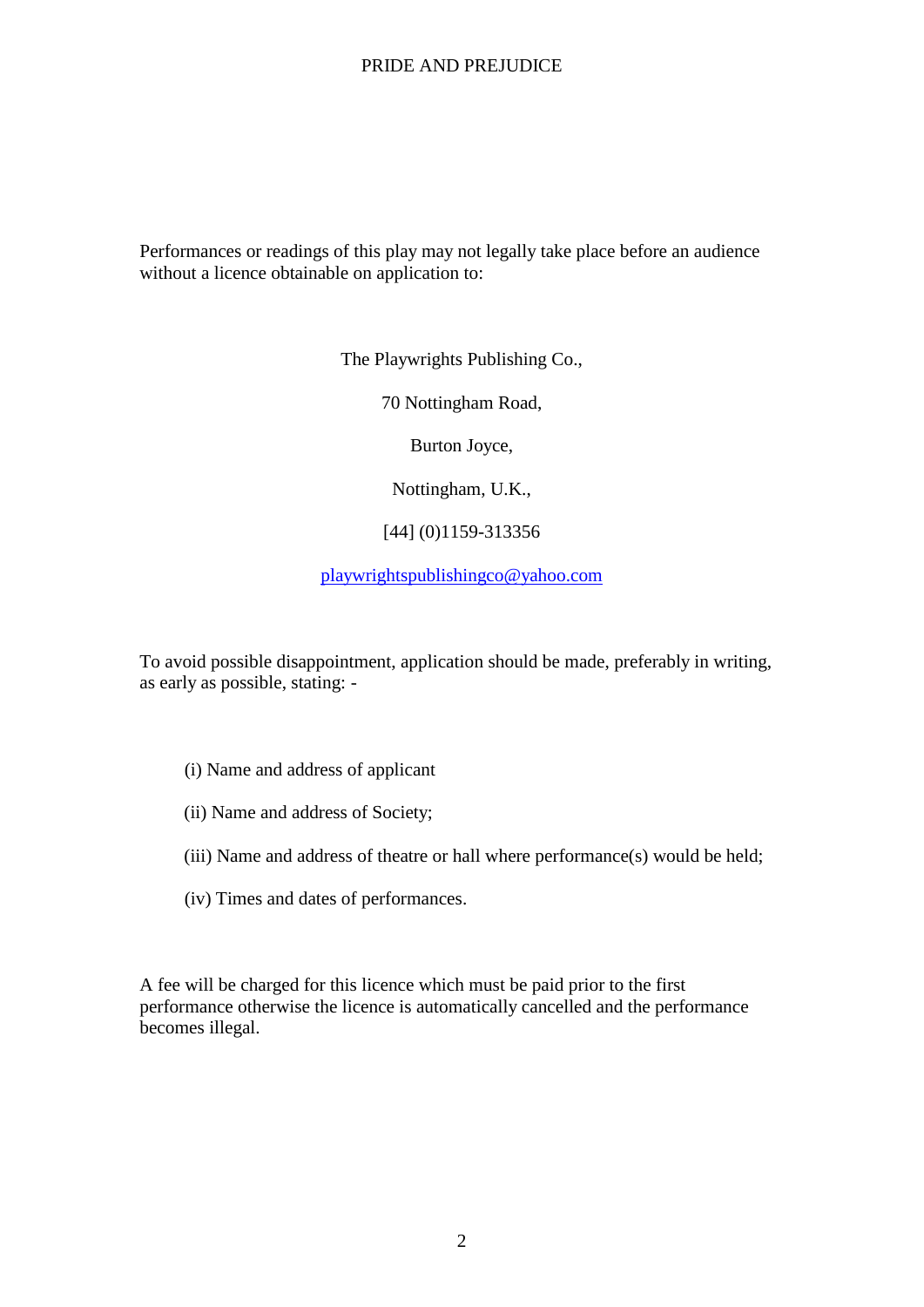# **CHARACTERS**

Mr Bennet

Mrs Bennet

Elizabeth Bennet

Jane Bennet

Lydia Bennet

Charlotte Lucas

Mr William Collins

Mr Fitzwilliam Darcy

Mr Charles Bingley

Caroline Bingley

Mr George Wickham

Lady Catherine de Bourgh

(First performed at the Jane Austen-House-Museum (Chawton) in September 2013)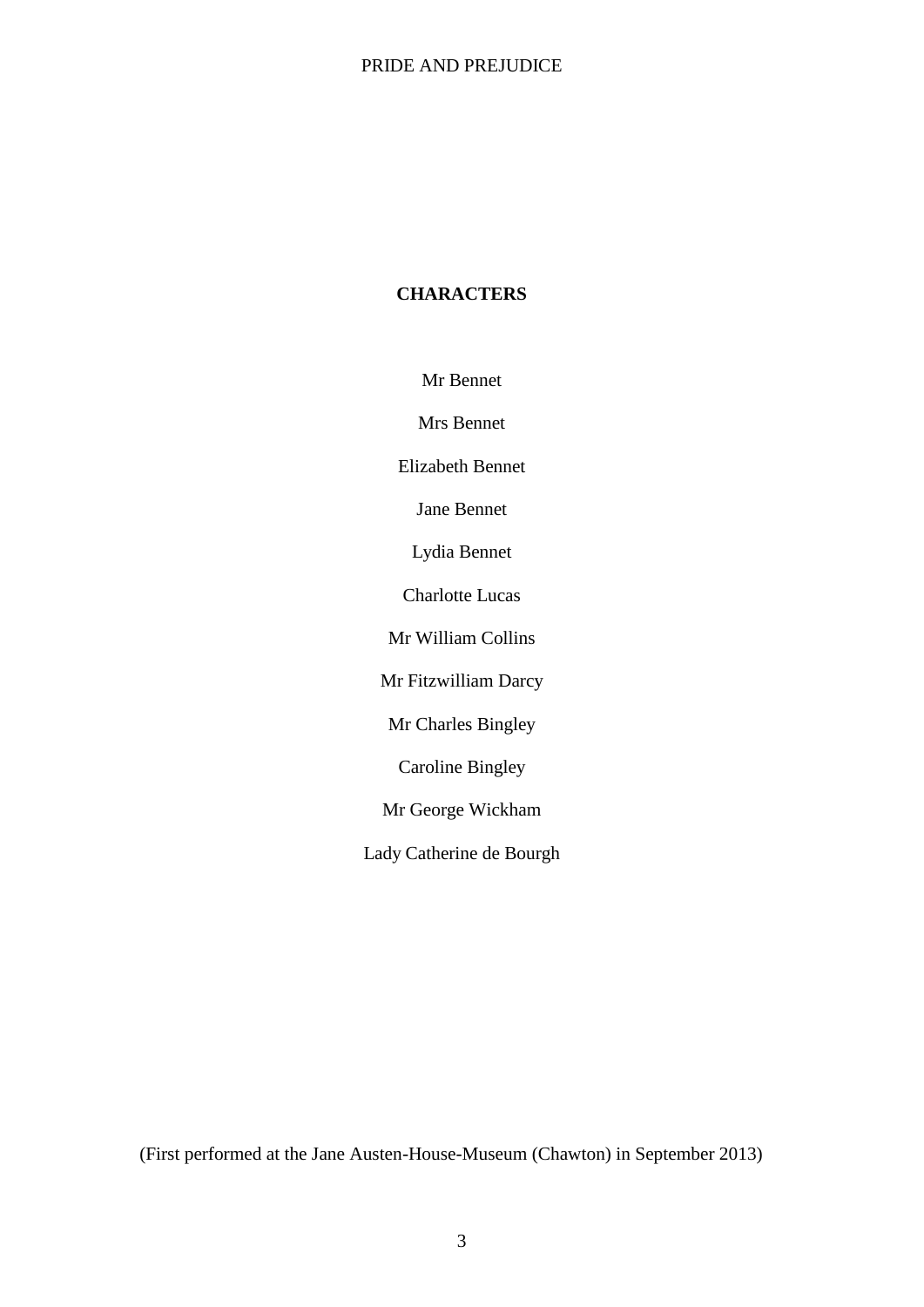# **Act 1 - Scene 1**

(The play opens in Longbourne the home of the Bennet family.

Mr Bennet is sitting in his chair reading. Mrs Bennet (his wife) is working at her sampler.

Elizabeth is writing a letter at the writing desk.

The time is the afternoon after luncheon and the lights are full up.

The house is the home of gentleman, furnishings are rich but worn.

Lydia has been out and enters the room excitedly, as she enters she throws her bonnet onto a chair.

Her father looks up and shakes his head and settles further into his chair. Mrs Bennet stops her working and looks up)

- **Lydia** Mama, you will never guess so I will tell you. I have the most talked about, never to be forgotten, best news...................
- **Mrs B** Lydia please calm down
- **Lydia** But Mama?
- **Mrs B** Lydia, where have you been, we have not seen you since Luncheon
- **Elizabeth** (Looking up) You really should have been home Lydia, it has been some time.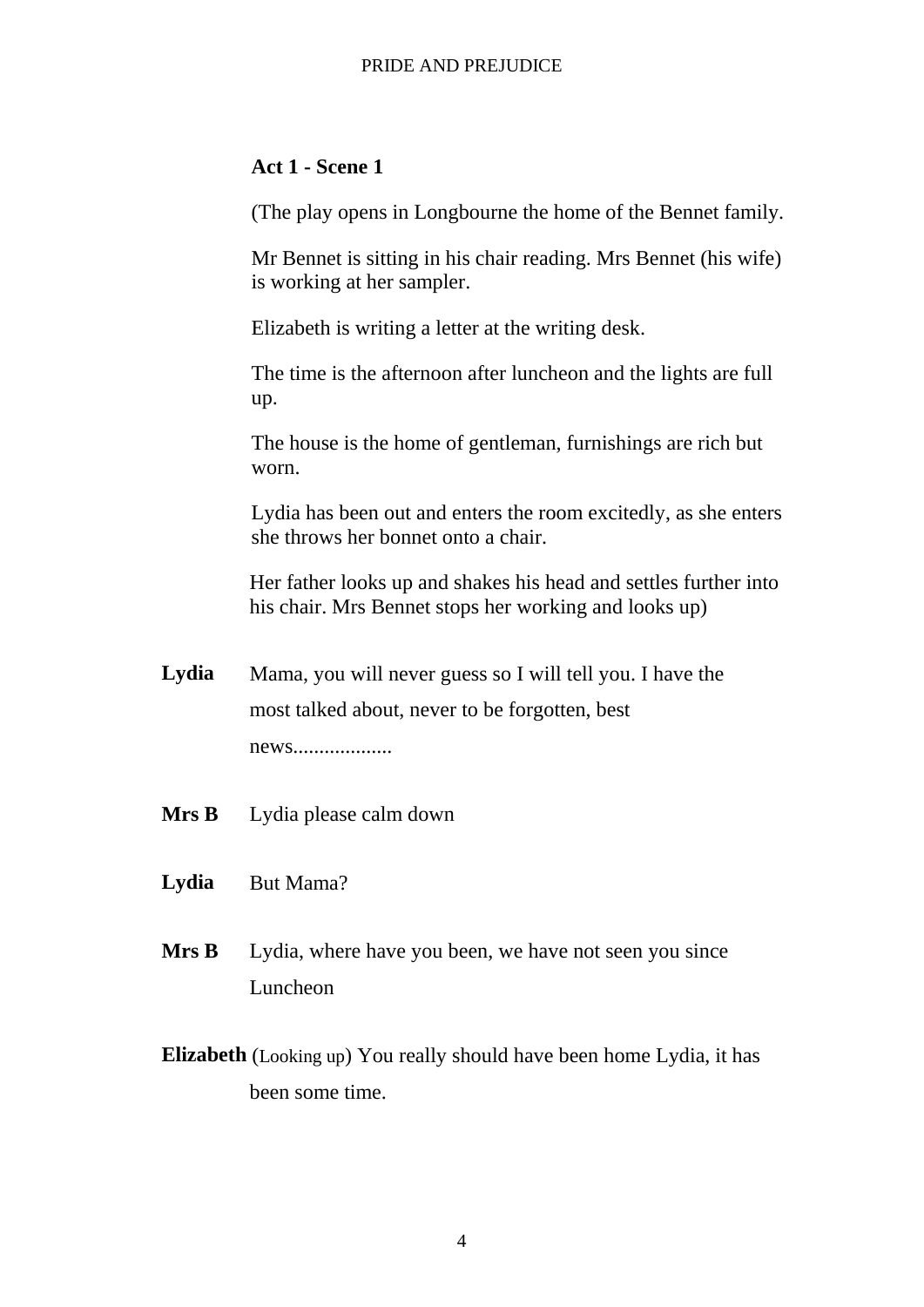Lydia (Shrugging) but mama it has to be the most exciting news ever. Lizzie you will hear it won't you?

**Elizabeth** What news could you be bringing home and from where?

- **Mrs B** Do be quiet Elizabeth, write your letter or something.... let us here from Lydia? Now my dear daughter, what has made you so excited?
- Lydia Well, I am trying to tell you. (glaring at Elizabeth). I have been walking as you know when I came upon our cousin Charlotte – truly Charlotte is the oddest oddity in all the world ...
- **Mrs B** Please Lydia, you can be most trying (pulling out a handkerchief and mopping her brow) get on with it girl, oh, Mr Bennet, cannot our girls be most wearisome? (to Lydia) I so wish you would spend more time with your embroidery, have you no respect for my nerves?
- **Mr B** (Looking up) you must endeavour not to be so readily upset my dearest.
- **Mrs B** Did you speak Mr Bennet?
- **Mr B** I am aware Mrs Bennet, that the subject of your nerves has supplied us with ample conversation for nearly a quarter of a century and is therefore not to be dismissed, but I express the hope that you will not be too distressed much longer. (He returns to his reading. Elizabeth smiles to herself as her letter, she continues writing Lydia is becoming more excitable).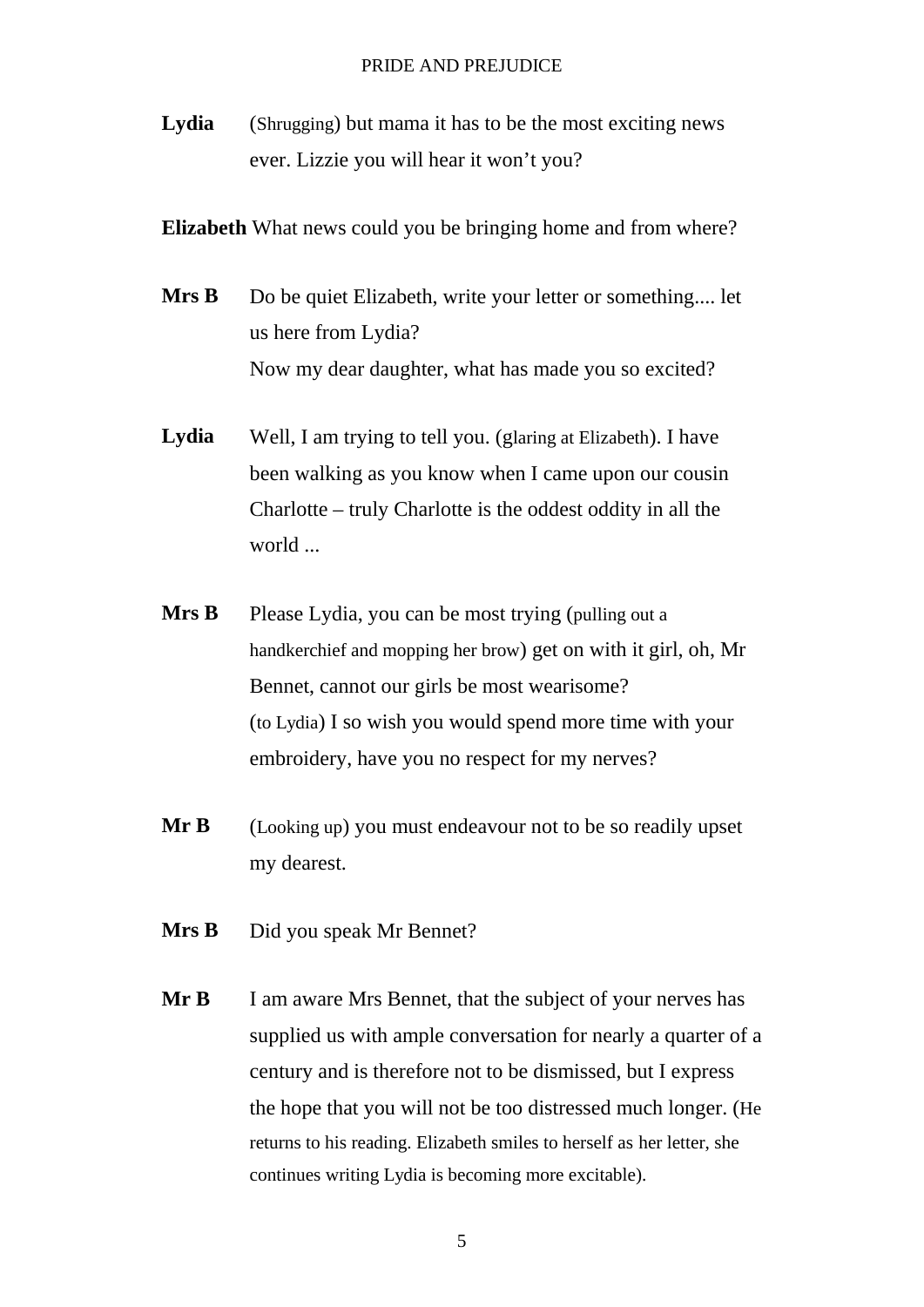- **Lydia** (With a huge sigh) mama, papa Lizzie... Netherfield Park has been let to a Mr Bingley and theres more..his friend Mr Darcy is staying with him and there's more the Militia are stationed in Meryton (breathless)........ now what do you think of that? (Self satisfied, watching for the reaction before she carried on....)
- **Lydia** Oh Mama, there is more..........Mr Bingley is a man of large fortune; well do you want to know how much..Papa (she looks to Mr Bennet)
- **Mr B** Lydia, if you want to tell us please then just tell us, I have no objection to hearing it.
- Lydia Mr Bingley is said to have four to five thousand a year and Mr Darcy is even richer.
- **Mrs B** (Rising), Netherfield Park, the Militia (pause) let? Oh Mr Bennet, girls, I'm all of a dither! Mr Bingley...rich...and his very good friend even more...I feel quite faint with the joy.
- **Mr B** How so Mrs Bennet, How can it affect our girls? (glancing at Elizabeth)
- **Mrs B** (ignoring the comment) my dear Lydia, where did you hear such news?
- **Lydia** Well, Aunt Lucas heard it from Mrs Long
- **Mrs B** Am I the last to hear news as exciting as this,
	- 6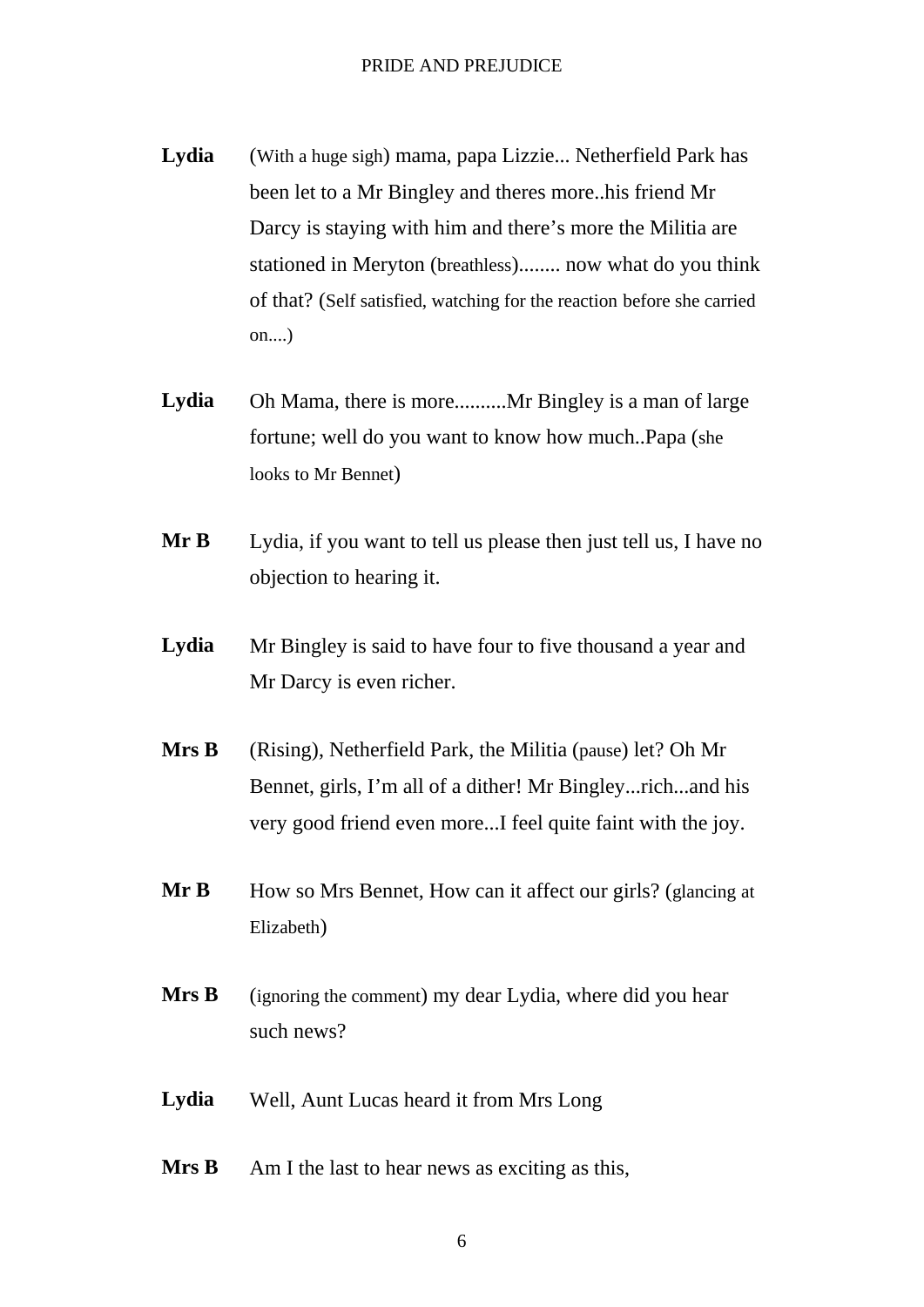- **Lydia** Mr Bingley visited Aunt Lucas, there is to be a ball. Oh Mama, men, soldiers in uniform....
- **Mrs B** Oh, (feigning a weakness, grasping for the sofa). Mr Bingley, visiting Aunt Lucas and us not even knowing.
- **Mr B** It occurs to me, Mrs Bennet, that the officers who also visit her aunt may not be unconnected with walks after luncheon and her restlessness. Her desire for excercise coincided almost exactly with the arrival of the militia, if I remember rightly.
- **Mrs B** (brightening) You think so? Oh I do hope so. Think of it Mr Bennet, The militia stationed in Meryton and then a charming young man in Mr Bingley taking Netherfield Park. He is rich and has other rich friends. It seems that providence is with us after all. (highly delighted).
- **Mr B** Providence with us Mrs Bennet, how so?
- **Mrs B** (coyly) Why Mr Bennet, our girls, I am thinking of them marrying and very well indeed.
- **Lydia** (She is now very excited, imparting news that only she had) Mr Bingley is a single man from the North of England, I must tell Jane and Mary the news. Oh Mama it is all too exciting... huh (breathing in) ...the Militia... all those officers.

(Lydia exits)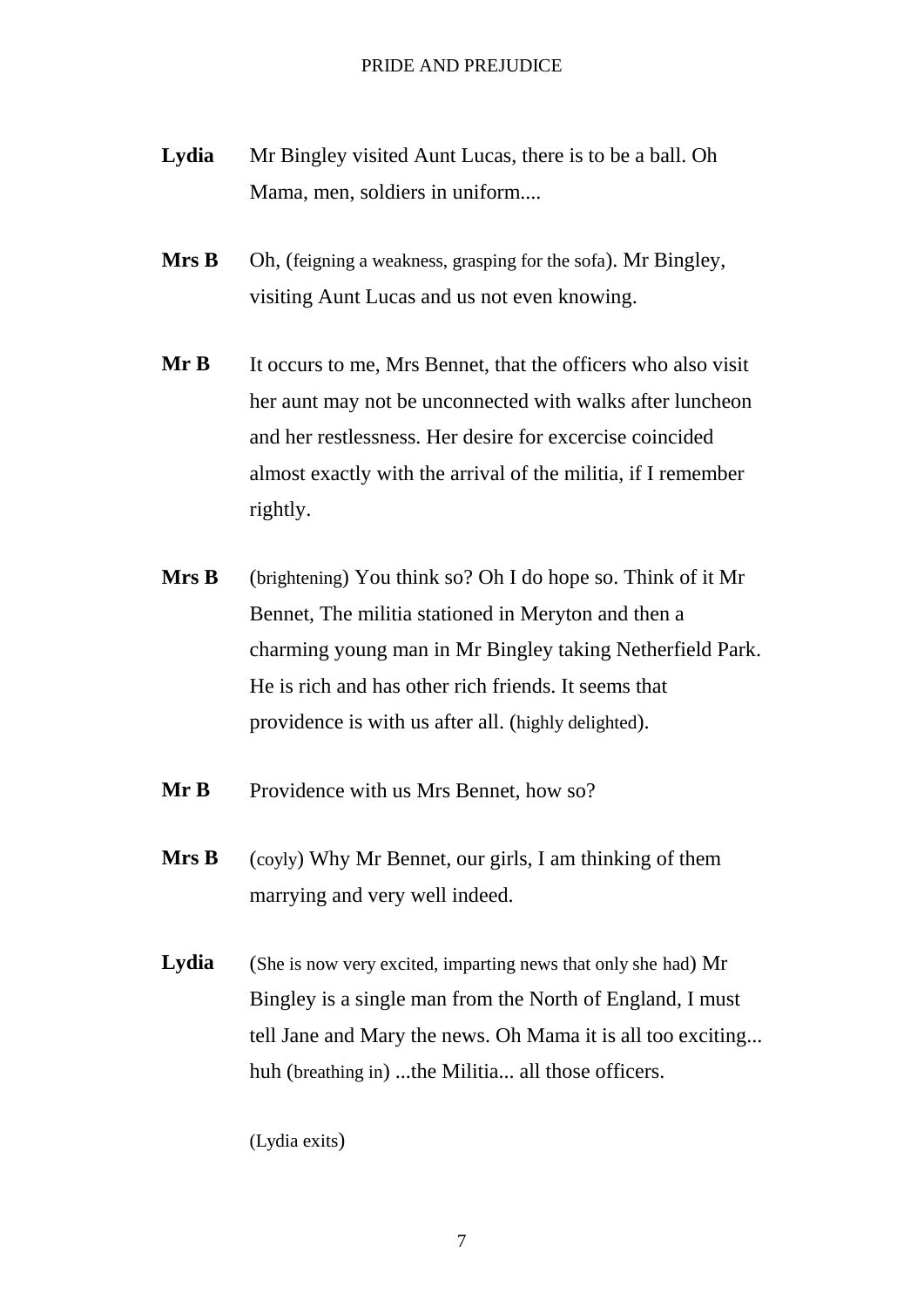(Mr and Mrs Bennet are left with differing thoughts about the news from Lydia, Mrs Bennet already making plans and Mr Bennet just wanting to slip away to the solace of his office. Lizzie is bemused.)

- **Mrs B** (to Mr Bennet) Mr Bennet, is this not good news, you must with visit him, (she crosses to Lizzie) Elizabeth, please tell your father he must visit Mr Bingley, this is an opportunity not to be missed.
- **Elizabeth** (Rising amused, she glances at her father) I have finished my letter to Aunt Gardiner, she invites us to London whenever we wish. (she exits)
- **Mrs B** Really, Lizzie shows no interest in marrying at all, of course, Jane is the prettier, but that is no reason why she should not want to marry. She runs around the hills, jumps styles, takes long walks along the paths, admires and collects flowers, writes letters, she leaves me breathless.
- **Mr B** My Lizzy, she has more of a quickness of mind than her sisters, she has a little more about her
- **Mrs B** You are always showing a preference for Lizzy. Tush, she is not half as handsome as Jane or as good humoured as Lydia, you take delight in vexing me. Mr Bennet, are you to visit Mr Bingley? (Swooning on to the sofa) You have no compassion for my nerves.
- **Mr B** To the contrary my dear, you and your nerves are my old friends. Now I must away to my library (rising as the girls enter)

8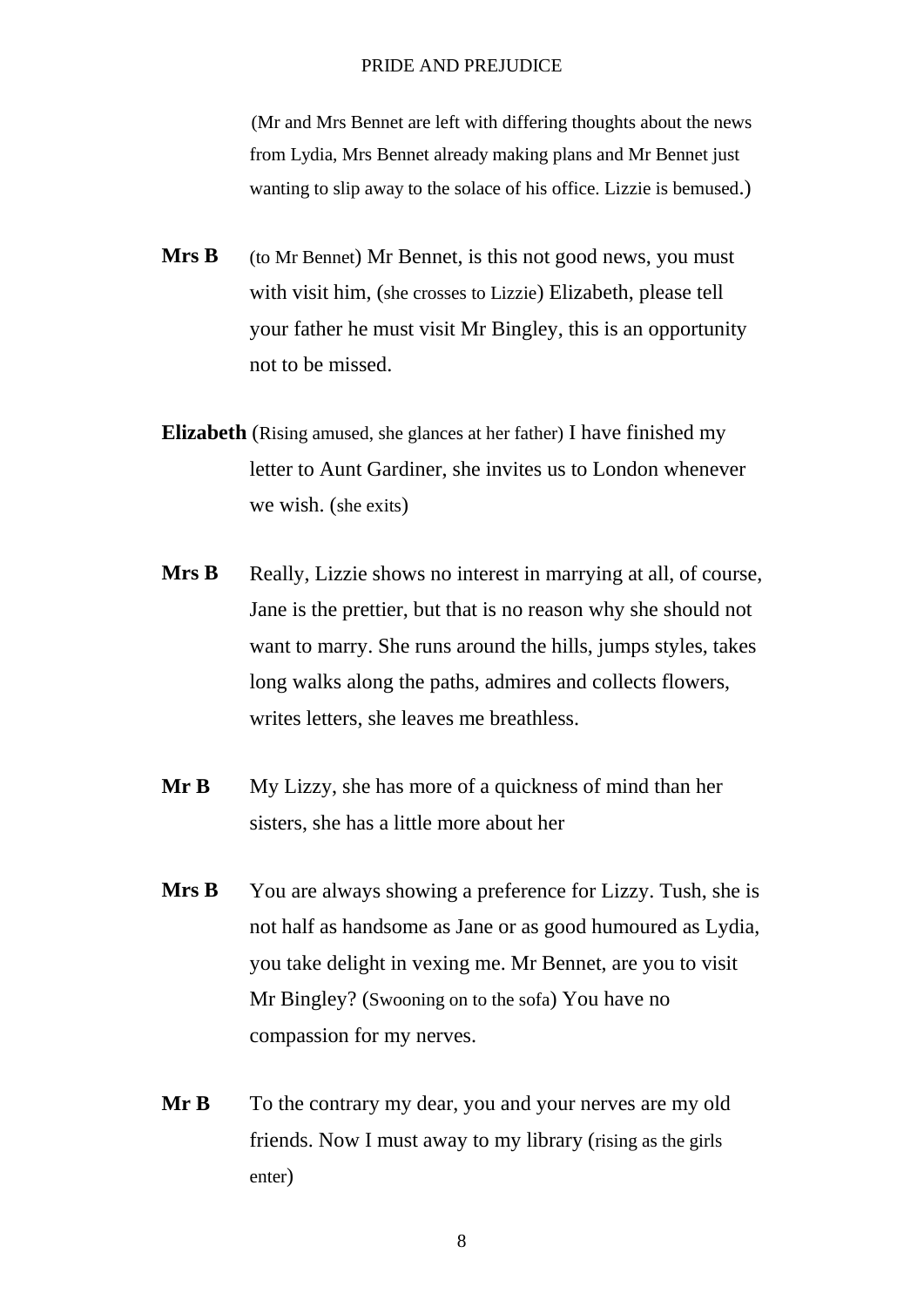(Jane and Lizzie enter)

- **Mrs B** You have said nothing about visiting Mr Bingley. Say you will visit him soon, Aunt Lucas has already met him and of course there is Charlotte. (Sitting on the sofa vexed) Jane, Lizzie, your father refuses to visit with Mr Bingley.
- **Mr B** Tell me my dear? (enjoying himself) Has Mr Bingley moved to Netherfield solely to marry one of our girls?
- **Mrs B** (to Mr B) How can you say so? How can you say such things?
- **Jane** Lizzie has just told me about the new tenant of Netherfield Hall - a Mr Bingley. We are bound to meet him at the Assembly rooms, there are many other girls who will want to be introduced to him, Mrs Long has two daughters.
- **Elizabeth** (said with humour) Aunt Lucas has Charlotte (she glances at her father smiling)
- **Mr B** Then I am sure, Mr Bingley will not be short of company.
- **Mrs B** Oh, (handkerchief to brow) I am having one of headaches (she swoons back on the settee) Girls, we will not be introduced to Mr Bingley, we will not make advances to Mr Bingley, I wish Mr Bingley had taken somewhere else to live.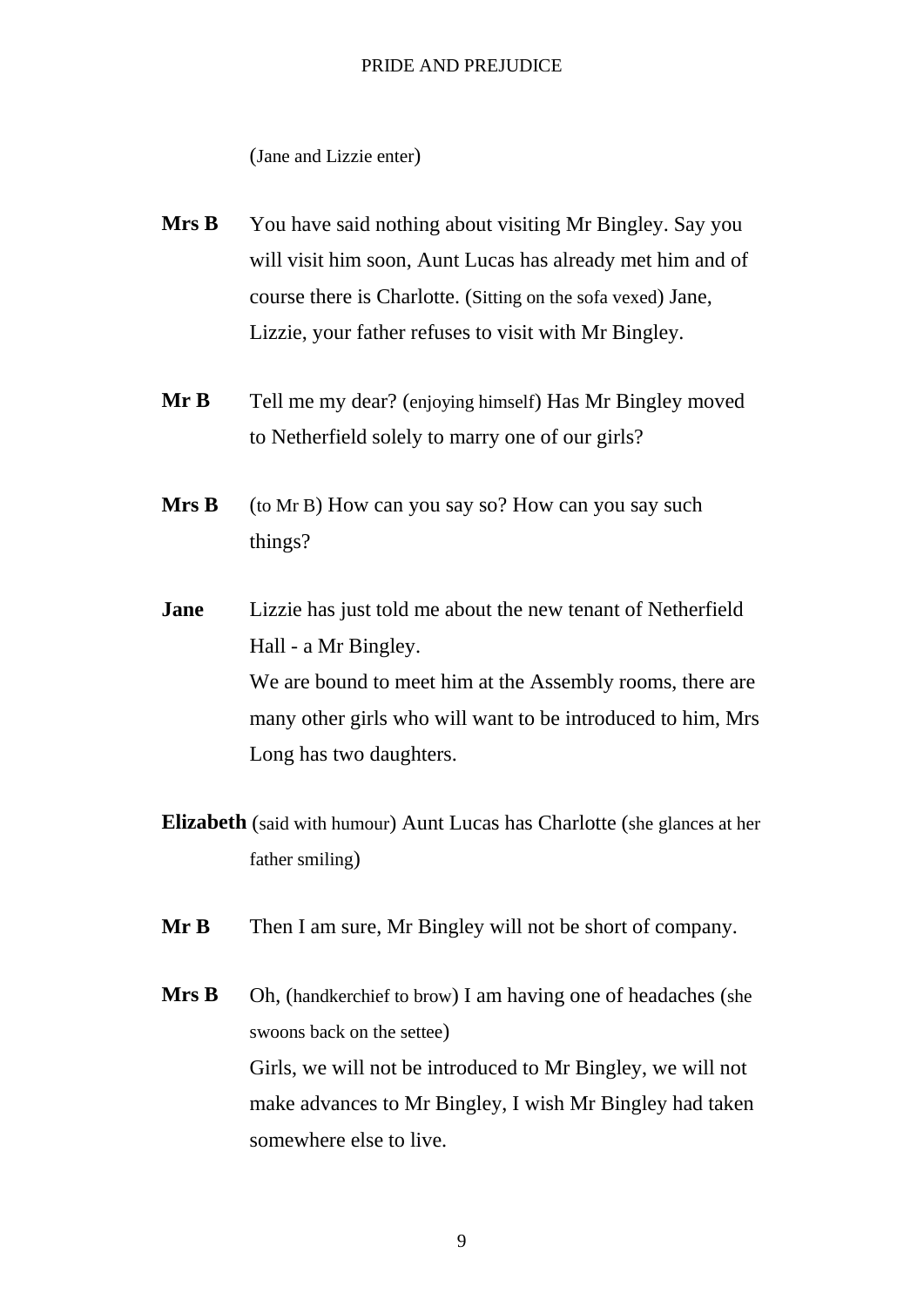# **Elizabeth** Why so Mama?

- **Mrs B** Your father will neither write nor visit Netherfield. Oh dear, Aunt Lucas has already met Mr Bingley and Charlotte introduced to him, I wish I had never heard of Mr Bingley.
- **Mr B** Well Mrs Bennet, then I wish I had not taken the time to visit Netherfield earlier this morning and invited him to visit us this afternoon, I was also introduced to Mr Darcy, who seems to be a trifle arrogant, but Mr Bingley was more than affable.
- **Mrs B** (rising, headache mysteriously gone) Oh Mr Bennet (to Lizzie and Jane) is not your father the best father. What a fine thing for our girls.

(Lizzie and Jane exit giggling)

- **Mr B** We must not be mercenary my dear
- **Mrs B** I think you tease me
- **Mr B** No dearest never.
- **Mrs B** Mr Bennet, when you are dead, your daughters and I will be penniless, you must know it is a truth universally acknowledged, that a single man in possession of a good fortune must be in want of a wife. Mr Bingley and Mr Darcy and one richer than the other, oh how wonderful life is. Our girls married?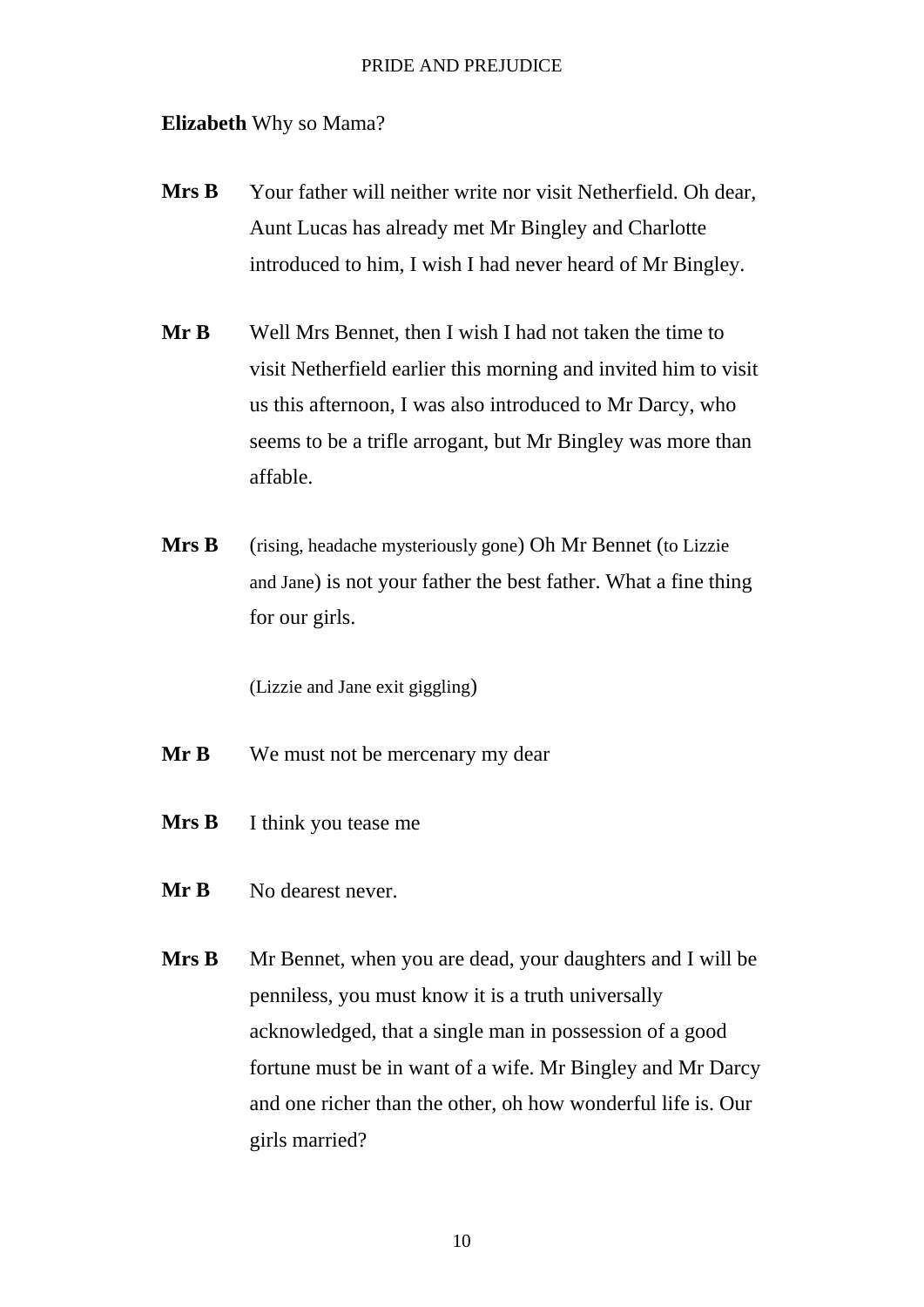- **Mr B** Well, it is pleasant to know that you have something to look forward to; you are in such a merry mood Mrs Bennet. Now, I must away to my library, we have visitors this afternoon.
- **Mrs B** That wretched clergyman?
- **Mr B** Hopefully not as yet my dear, we are to expect Mr Bingley, Miss Bingley and Mr Darcy.
- **Mrs B** Here, this afternoon, did you not invite them to dinner. Oh Mr Bennet, we are not ready to receive them,
- **Mr B** We are invited to the ball at Netherfield, he cannot agree to dinner, but he wanted to bring the invitations himself, he thought he might like to see Longbourne. Another situation for your nerves my dear.
- **Mrs B** Mr Bennet, You may not believe I have feelings for you, but I do.
- **Mr B** Yes, quite so. We must now wait for the arrival of my dear nephew; you can be rest assured that he will arrive promptly.
- **Mrs B** A beastly little cleric inheriting what is rightfully ours.
- **Mr B** Come my dear I did not make the law of entail, the fault must be with you
- **Mrs B** With me, how so Mr Bennet?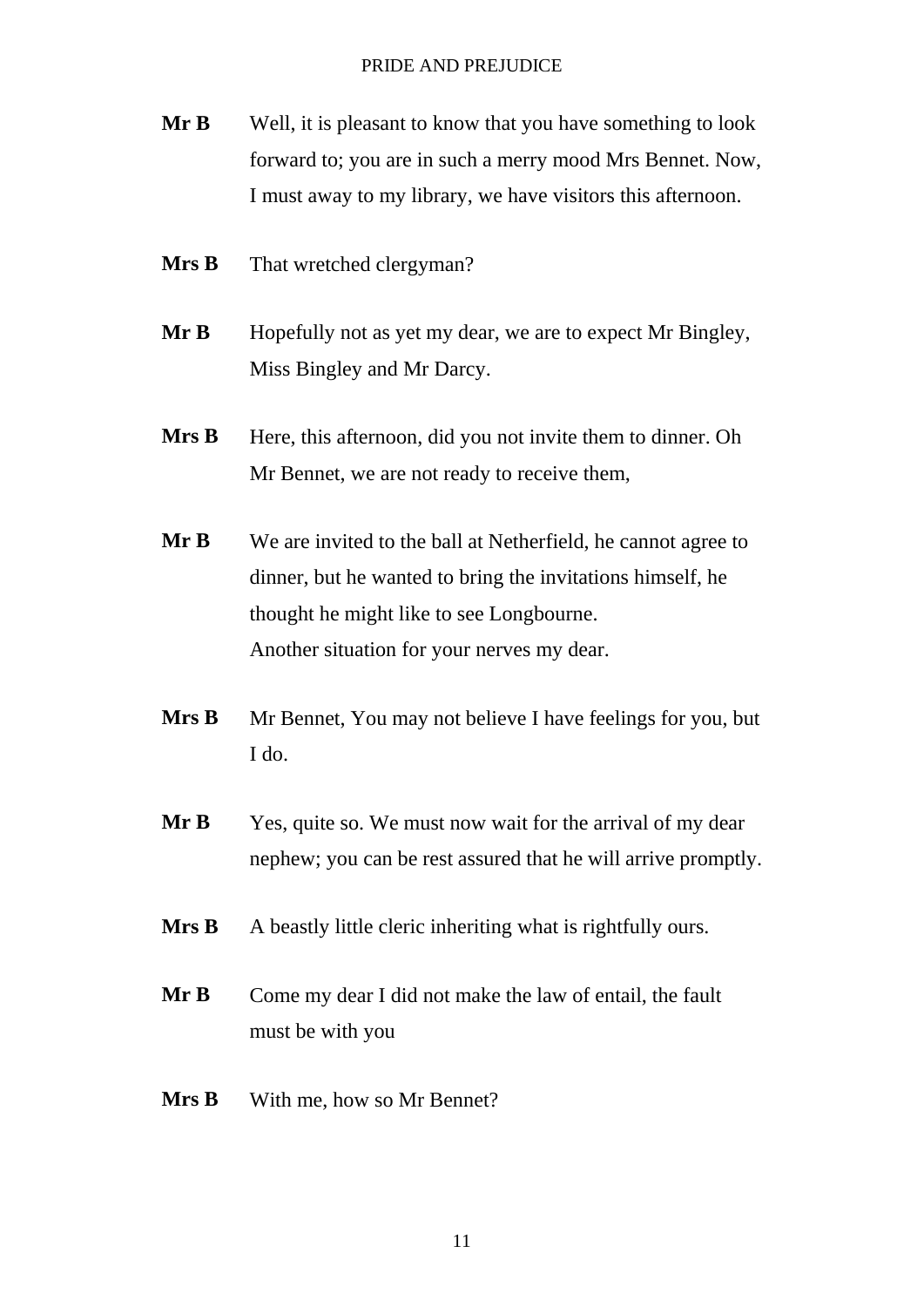- **Mr B** You presented me with daughters instead of sons; I did my part well enough. The law of entail must have been forgotten.
- **Mrs B** Really Mr Bennet, you are somewhat late in speaking of your displeasure, are you dissatisfied? No man ever owned such a fine family. Girls instead of boys and so our estate must pass to that miserable cleric and to add insult to injury he is invited as a guest.
- **Mr B** No my dear, after my letter, he invited himself. The law has it that he is to inherit Longbourne in the absence of a son. Mr Collin's has hinted in his letter that he may be able to resolve the problem of the entail, he states that he wishes to make every possible amends, so we must listen to him when he arrives.

I am sure he will be punctual.

(Mr Bennet rises to take himself off to his library, the arrival of Mr Collins stops him. Mr Collins enters. He is a formal young man, insensitive, pompous and smug).

**Collins** (Bowing low) I must say Mrs Bennet that I am in admiration of your house and grounds, very well cared for, not over grand of course, no, but comfortable yes, I have taken the opportunity of moving from room to room in observation you understand given the entail although I have no wish of injuring your daughters, I can assure you I am here to make amends, I trust my intrusion is not....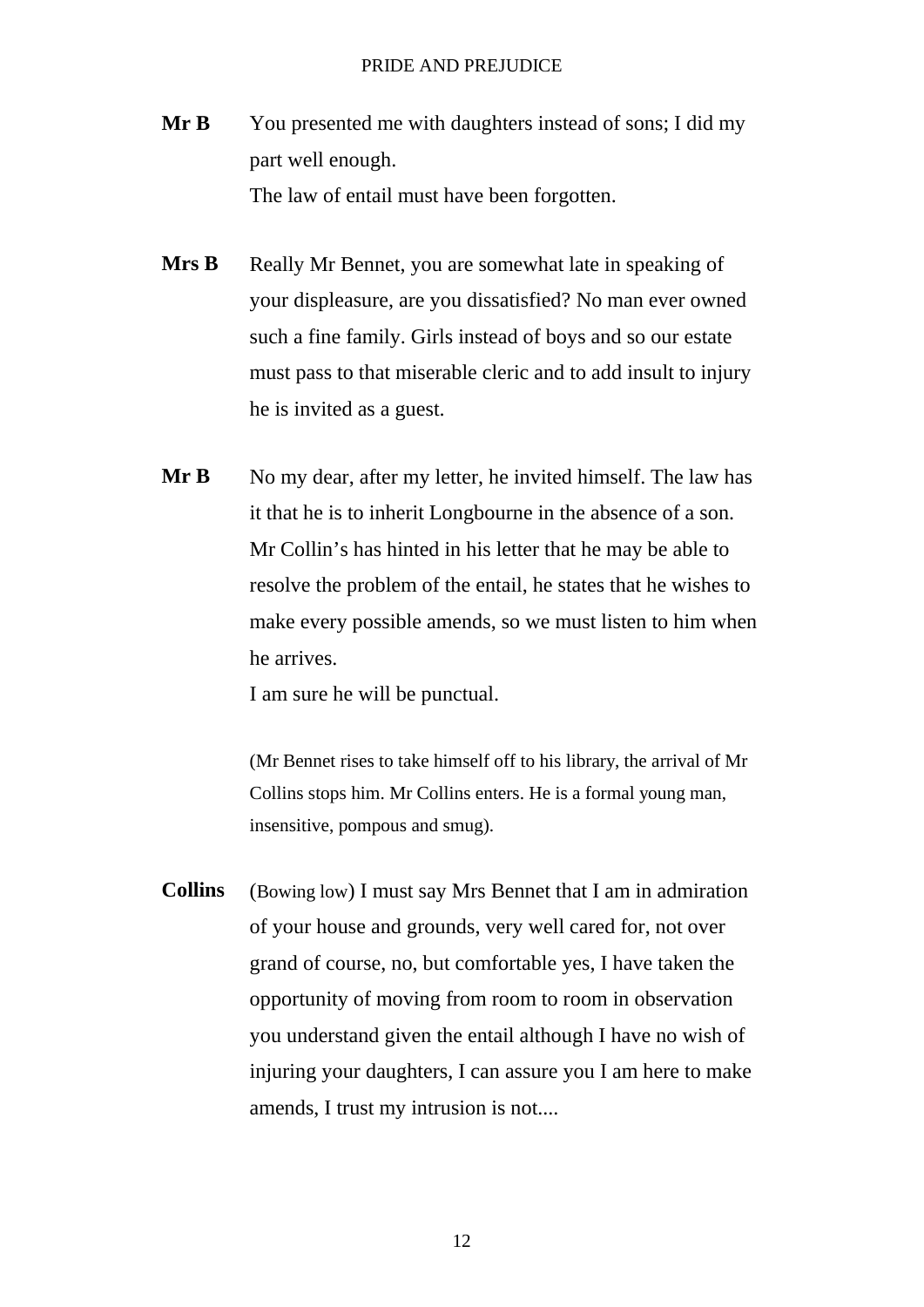**Mr B** An intrusion mmmm, on the dot my dear Nephew, my wife and I (indicating to Mrs Bennet) were just speaking of your arrival and presence in the house, were we not my dear. Pray seat yourself.

(Mr Bennet also returns to his seat, Mr Collins also sits)

- **Mrs B** Well Mr Collins, I shall not be the person to discourage you, in your letter, you spoke of making amends, what way do you mean to make the atonement you think is due?
- **Collins** Ah! Thank you yes most kind.
- **Mrs B** (warming to him) You will take tea Mr Collins? I trust you found your room to your liking?
- **Collins** Thank you, I took the liberty of taking tea in my room, I was writing a letter to my Patroness, the Lady Catherine de Burgh. Mr Bennet, upon my word, since I lost my poor father (said crossing himself and hands together in prayerfulness) and hoping to heal the breach that has fallen between us, since my ordination at Easter and most fortunate patronage of The Right Honourable Lady Catherine de Burgh, widow of Sir Lewis de Burgh, it is my earnest endeavour as a clergyman and I felt it my most ardent duty to call upon you to establish the blessing of peace upon your family, in fact all families, of course I flatter myself that my overtures of good intention will be deemed commendable. I thank you for receiving me into your house, I am sure you will be deeply saddened by the fact that I can only stay until

13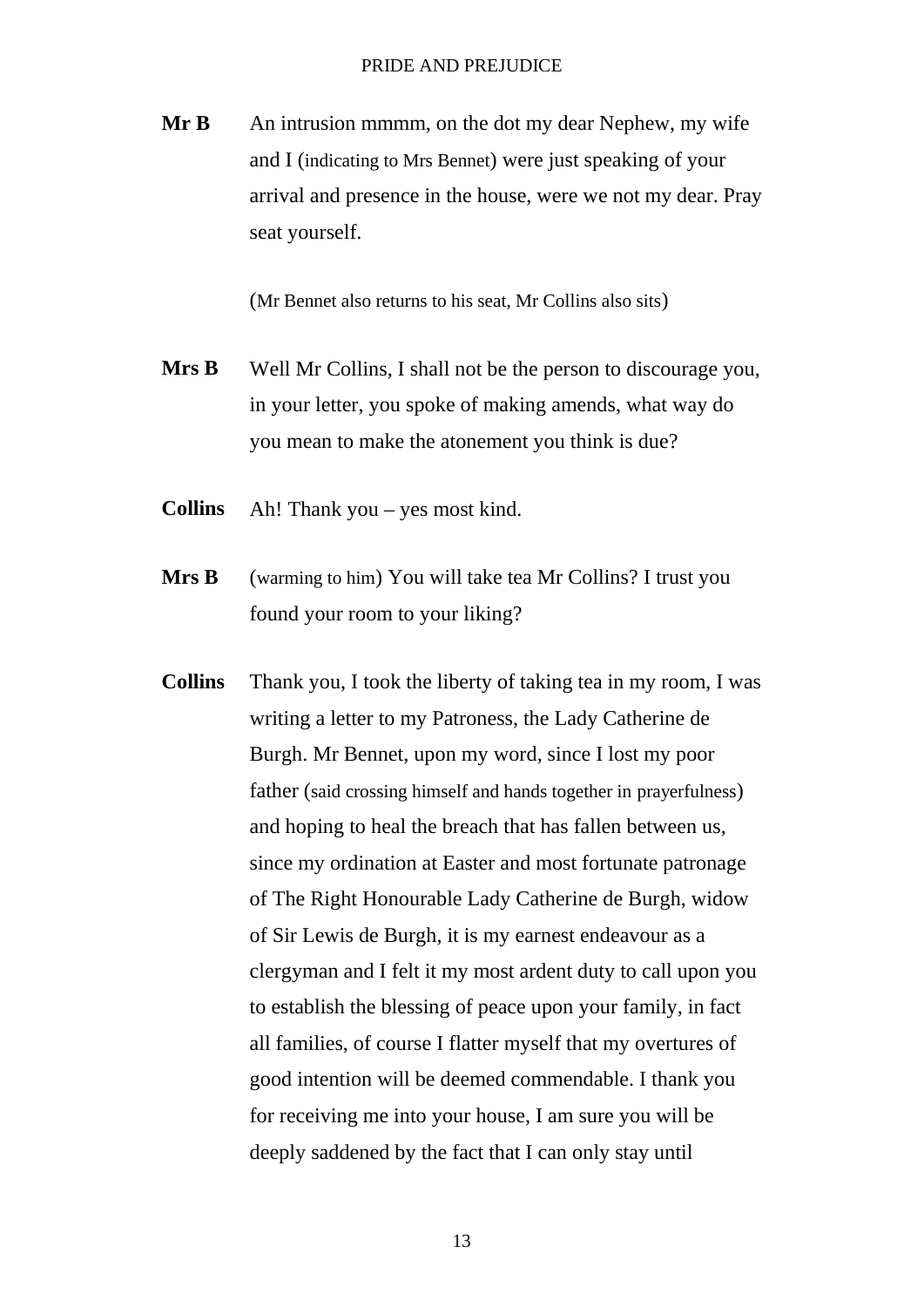Saturday, I must return to my humble parsonage at Huns ford which I may say hosts a path directly to Rosings, the home of the Lady Catherine de Burgh, my patroness, widow to Sir Lewis de Bourgh.

- **Mr B** (said with humour)Widow to Sir Lewis de Burgh... yes we know. We will grieve your leaving greatly Nephew as you return to your patroness.
- **Collins** My dear Mr Bennet, I feel your grief naturally, I understand your anxiety of course, you wish to settle your daughters and I am here to hold my hand out to you, to offer you the 'Olive Branch', I flatter myself that I am in the position, due to my patroness, to look favourably upon your daughters, my cousins to whom I hold in high regard.
- **Mrs B** What is he talking about? I fear an attack upon my poor nerves.
- **Mr B** I should mention Mr Collins that in addition to nerves, Mrs Bennet suffers from curiosity, the first compliments the second, but always brings on a painful attack of the other.
- **Collins** Mrs Bennet, Lady Catherine, For I have been given permission, and the honour to call her Lady Catherine (said in reverence)....has always spoken to me as any other gentleman, I have never seen anything but affability in her............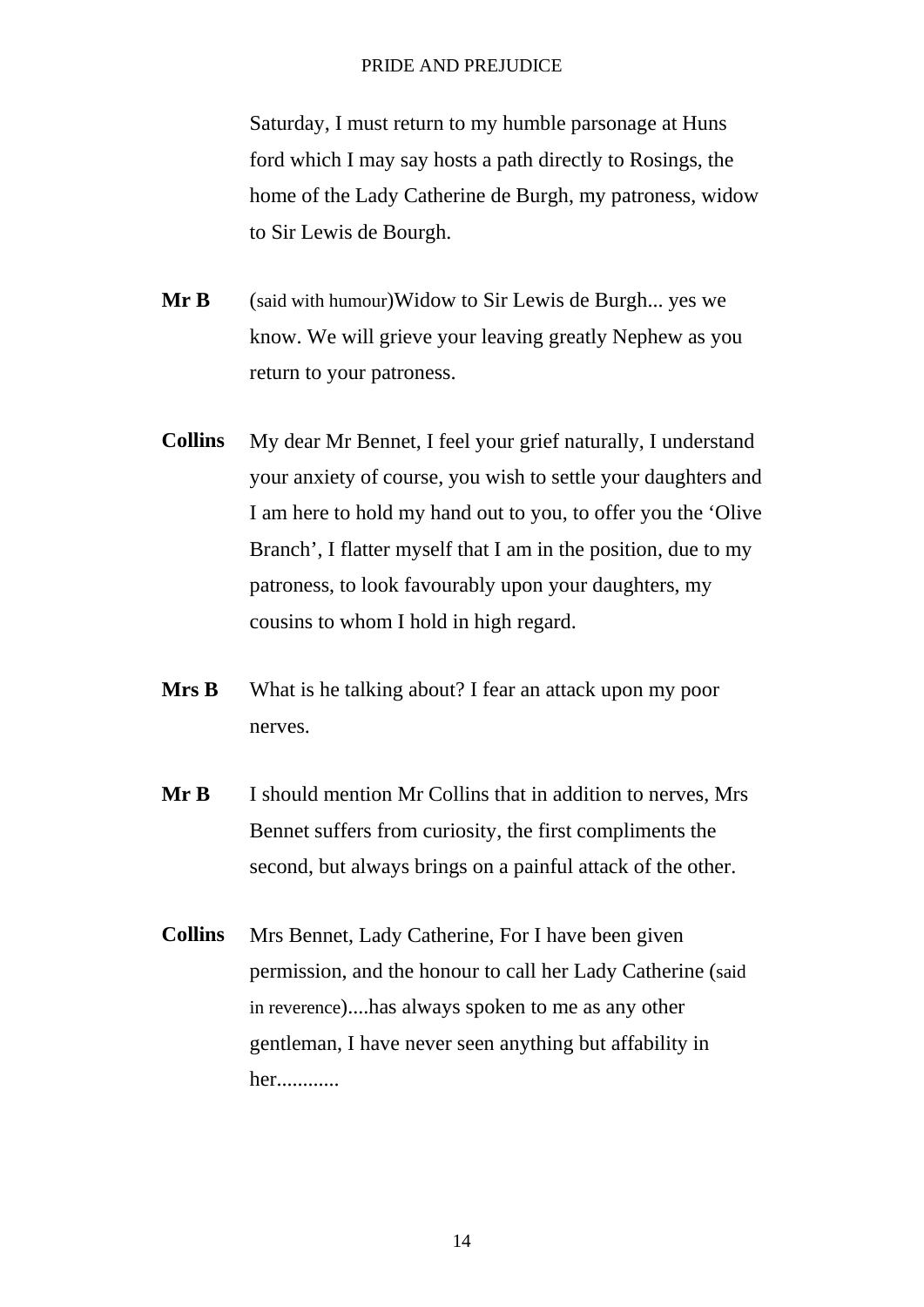- **Mrs B** Mr Collins.......I am sure you must be a very proud man to have such an association, but I, we (looking at Mr Bennet), are anxious to know about (dithering)...the Olive branch ... or something....
- **Collins** I will be making my point I can assure you my good lady, you must know that when I visit Rosings I listen to every word of advice offered to me by Lady Catherine whilst dining in her company. Mr Collins she said, Mr Collins, Mrs Bennet has a fine family of daughters all of marriageable age, as you are to inherit Longbourne, it may affect their opportunities to marry, which brings me to the reason for my visit.
- **Mrs B** Marriage, to one of our girls? Oh Mr Collins, my poor girls, it is a grievous affair you must confess.
- **Collins** I am sensible madam to the hardship of my fair cousins and I come to admire them, to become better acquainted with each of them. I have rank, a fair and fine living, And of course sound advice, whom ever I choose will not want I can assure you.
- **Collins** I will continue if you are not bored by my ramblings and overtures.
- **Mr B** (Rising) What a thought! Well, I have duties around the house, please forgive me. You will find Mrs Bennet a very willing listener.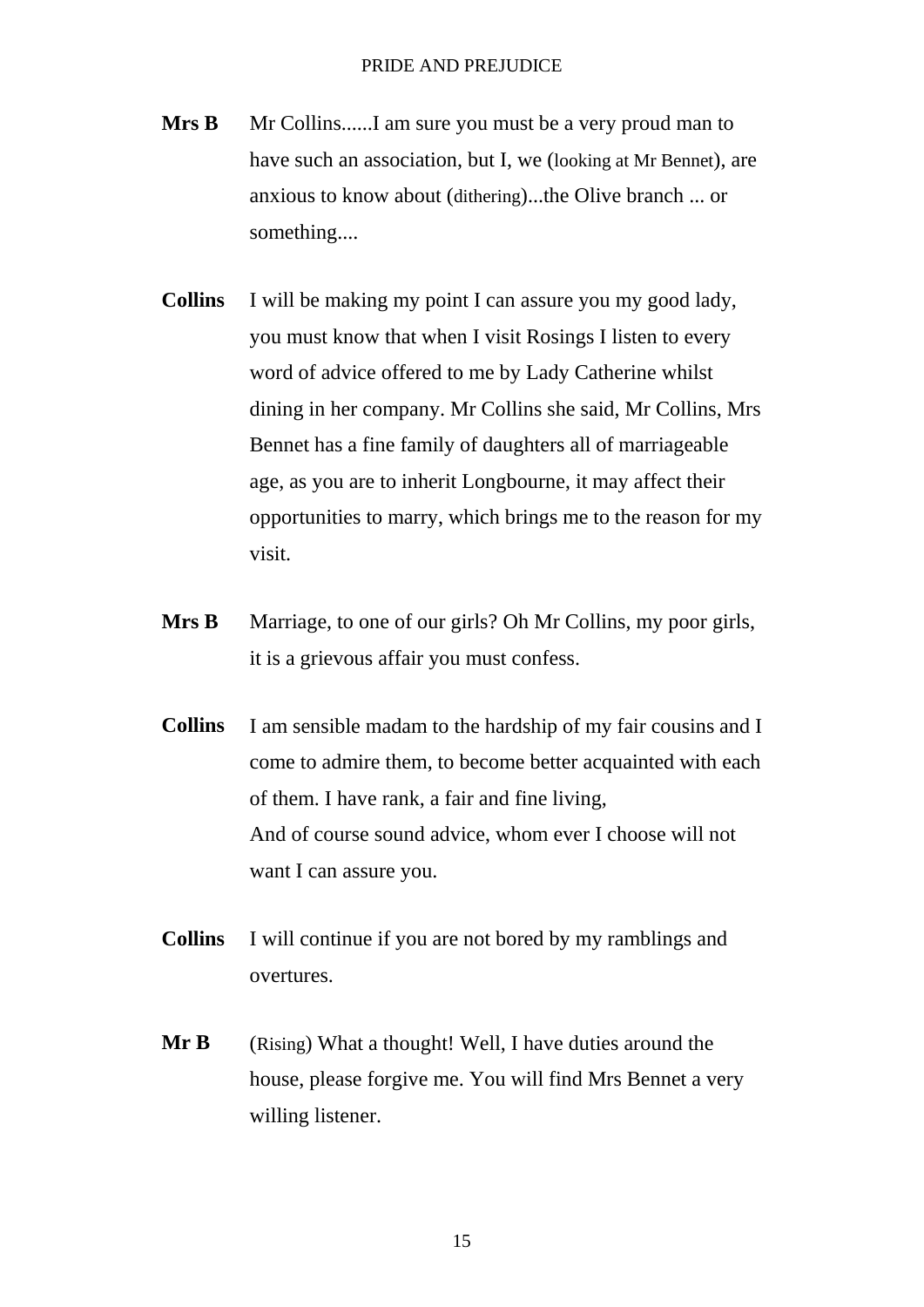(Mr Bennet leaves as Jane enters)

- **Jane** Papa, where are you going in such haste?
- **Mr B** Out my dear, duty calls, I leave Mr Collins entertaining with Mother.
- **Collins** My dear Miss Bennet, you are indeed beautiful. (he kisses her hand)
- **Jane** (Withdrawing her hand she is perplexed), pray be seated sir. (to her mother) I thought Elizabeth was here?
- **Mrs B** She left a few moments ago; she was writing a letter to your Aunt Gardner, I believe she left the house with it.
- **Jane** I wished to speak with her (exiting and acknowledging Mr Collins).
- **Mrs B** Pray sit with us Jane I entreat you.
- **Collins** Please Miss Bennet, I have arranged a cushion for you.
- **Mrs B** Mr Collins was complimenting me greatly Jane as to the beauty of my daughters and how favourably he looked upon you all with regard to his marrying.
- **Jane** Indeed, of course Mr Collins is aware of the entailment and the position to which it puts us, his cousins.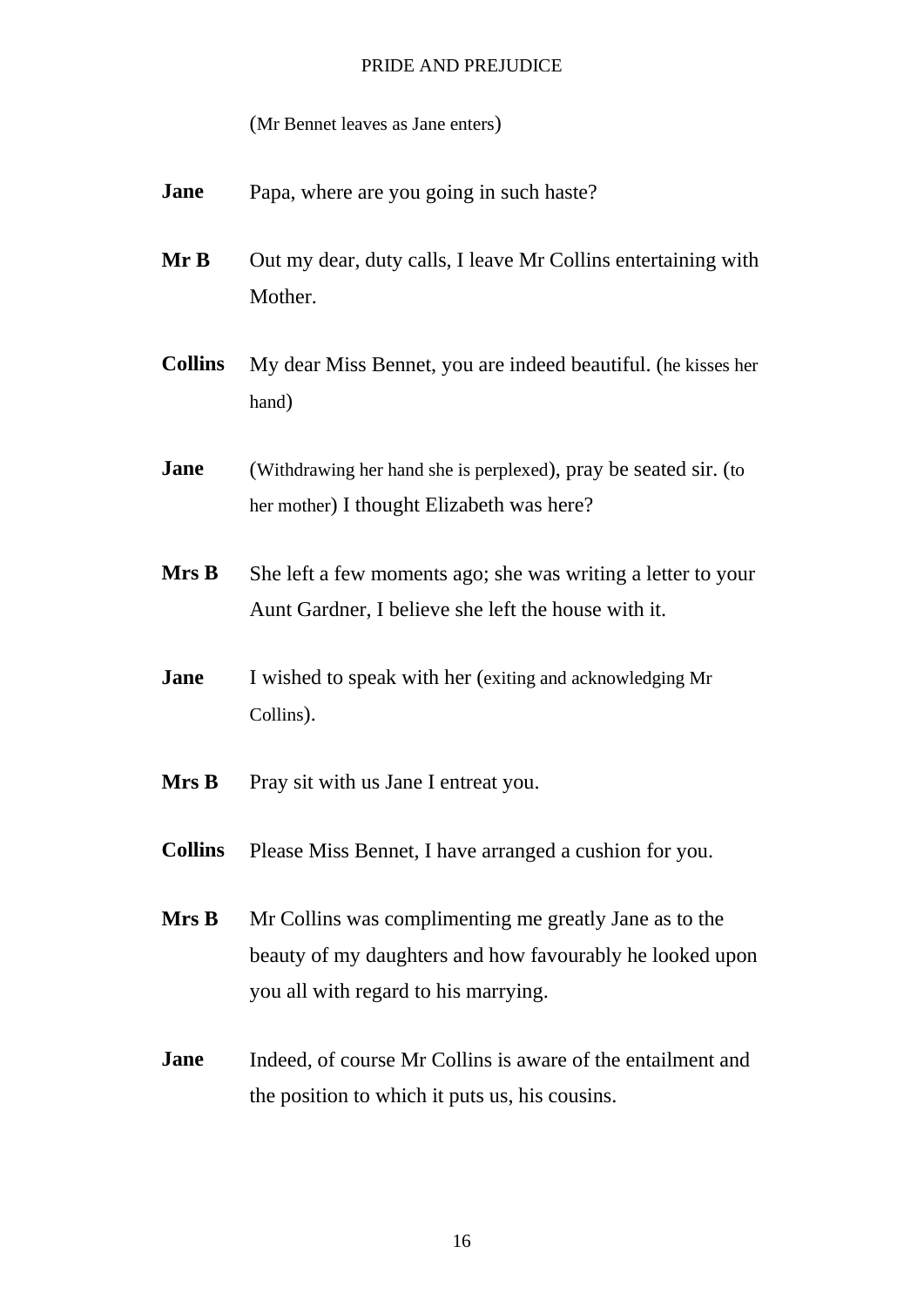- **Collins** My letter to your dear father suggested that in some way, I may make amends, I trust you understand.
- **Jane** Mama, Lydia is growing up but is very young, Lizzie shows no inclination towards marriage...
- **Collins** Miss Jane, I think you have your Mother to thank for your beauty; it is quite obvious from whence it comes.
- **Mrs B** You flatter me Mr Collins.
- **Collins** To look at you Mrs Bennet, to observe you, not merely strange, but unbelievable. I will find myself flattered when I dance with your daughters at the ball, one by one, but none more than your daughter Jane (takes Jane's hand again and goes to kiss it)
- **Mrs B** Oh, Mr Collins, Jane will not have any dances on her card, they will be completely taken up by Mr Bingley.
- **Collins** Oh, Mr Bingley has declared himself?
- **Mrs B** He said as much when he visited us this afternoon, showing a great deal of interest in our eldest daughter. He looked at her and be sure he will declare his interest.
- **Jane** Please Mama, this cannot interest Mr Collins.

(Enter Elizabeth and Charlotte Lucas; she stands wondering what has happened).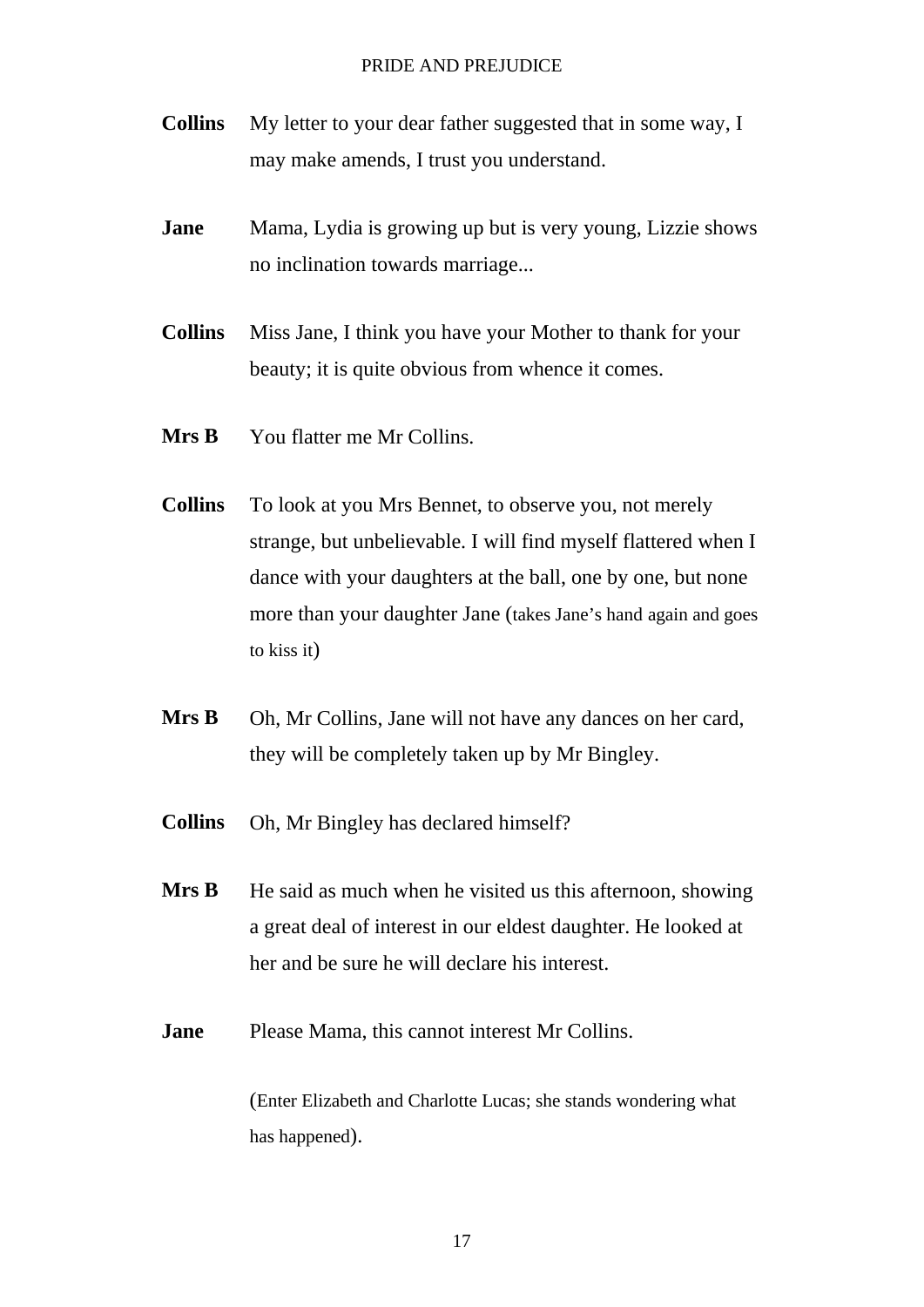**Elizabeth** Mama, Mr Collins, I have brought Charlotte with me

- **Collins** Miss Elizabeth, Miss Lucas.
- **Mrs B** Lizzie, I am just assuring Mr Collins that Jane is spoken for and Mr Bingley is the most excessively handsome man and quite delightful, but his friend however seems excessively disagreeable, hardly spoke a work as he looked around Longbourne, Miss Bingley on the other hand, so refined, Jane should do very nicely, very nicely indeed.

**Elizabeth** All very proper I am sure eh Charlotte.

- **Mrs B** Charlotte my dear, you will not be acquainted with Mr Collins.
- **Charlotte** Indeed I am, (Mr Collins bow to her) we met in Meryton when he was on his way to Longbourne. I was standing looking in the window of the bookshop waiting for my father.
- **Collins** Miss Lucas and I had the most interesting discussion on books as I stopped off to buy the book on Fordyces Sermons. So few young ladies nowadays prefer serious reading to frivolities. How is Sir William Miss Lucas?
- **Charlotte** (To Mrs Bennet) My father is well thank you. But my Mother is unwell again, she asked me to bring you this note.
- **Mrs B** (opening the note) it seems that she is indisposed and unable to attend the ball and asks if Charlotte would like to attend with us. Of course Charlotte I will answer the note.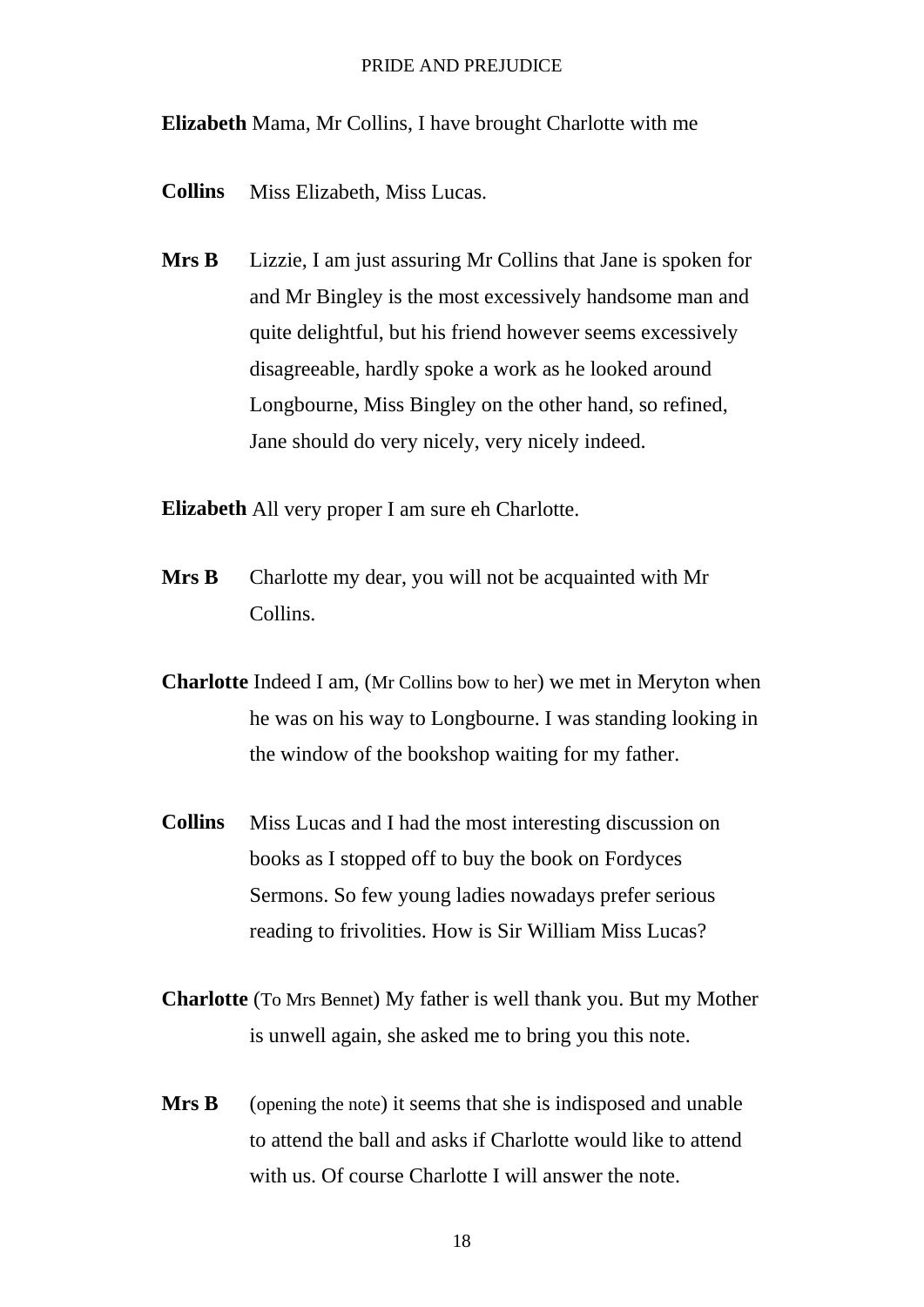**Charlotte** Thanks you Mrs Bennet, I will take my leave goodbye Lizzie, Mr Collins, Marm.

(Charlotte exits).

- **Mrs B** We look forward to the ball, there has not been a ball around here in ages. Mr Darcy will be in attendance no doubt with his highhanded attitude.
- **Collins** Mr Darcy, high and conceited? In fairness, he is the nephew of my patroness; I refer of course to the Lady Catherine de Bourge. I have never in my life witnessed haughty or proud behaviour in such a person of rank. She has condescended to advise me to marry as soon as possible provided of course I choose with discretion. I have dined twice at Rosings, and she has actually been once inside my humble abode – there.
- **Elizabeth** Mr Darcy cannot possibly be conceited or high in opinion can he? (sarcastic)
- **Mrs B** It is a pity that great ladies in general are not more like her. Lizzie, where is Lydia, I have not seen her for some time

**Elizabeth** She was outside in the garden Mama

**Collins** Miss Elizabeth, I would very much like to put to you a proposition, perhaps we could find time to discuss this at sometime today?